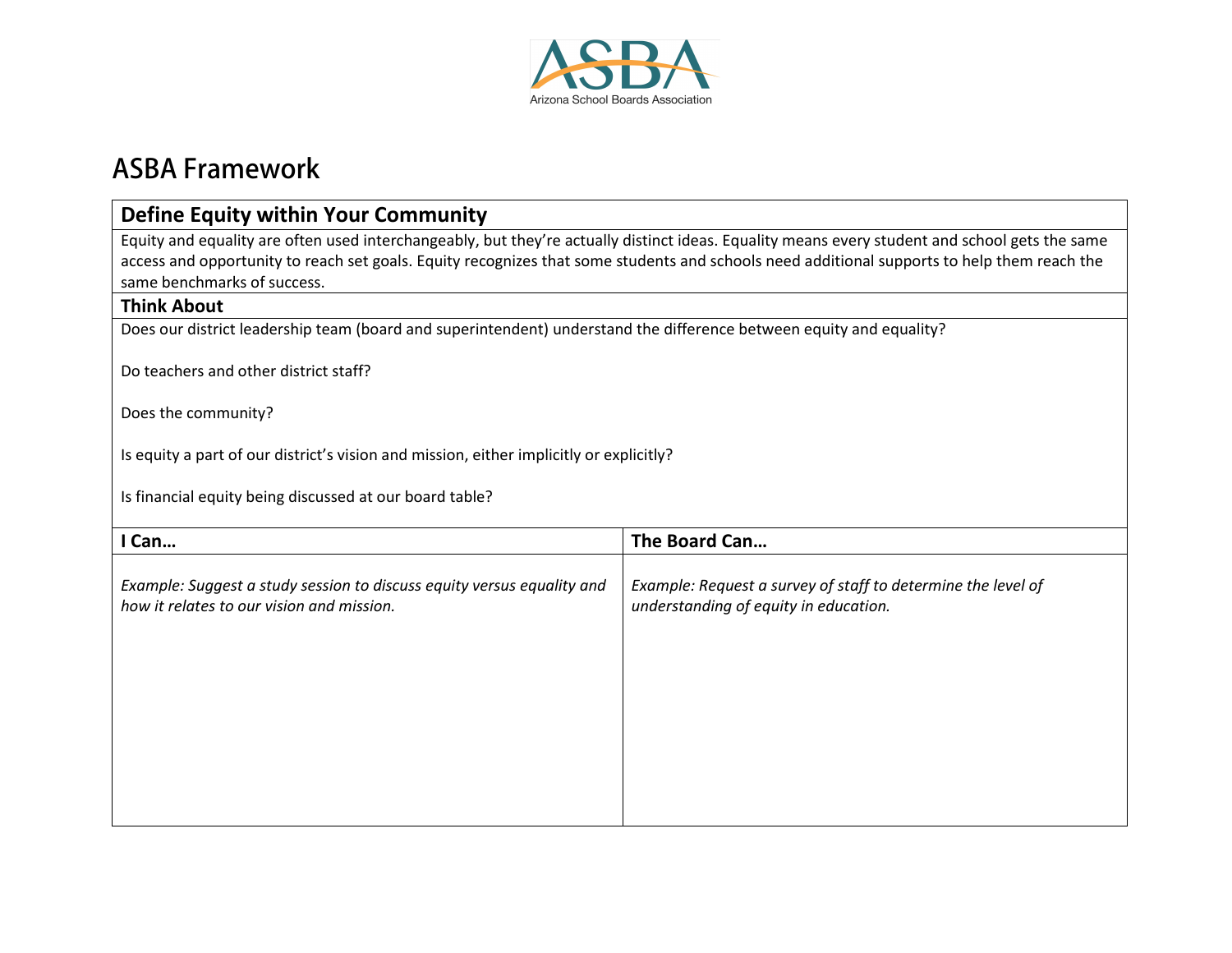

# **Get Familiar with Your Demographics**

Understanding the different groups your district serves and in what proportion is foundational knowledge for equity-focused discussion and decision-making.

### **Think About**

#### **Our students…**

- How many students live in poverty?
- How many qualify for free or reduced price lunch?
- What is the breakdown of racial and ethnic backgrounds of our students?
- How many are in special education programs?
- How many are classified as English Language Learners?
- How many are homeless?
- What are the differences in demographics by school?

#### **Our teachers…**

- What is the breakdown of racial and ethnic backgrounds of our teachers? Is it different by school?
- Does the level and teacher experience and quality differ by school?
- What is the breakdown of your teaching staff by age?

### **Our community…**

- How different are the demographics of the over 18 population of our community from the under-18 population?
- How about between our students' parents and community members with no children in our schools?

| Can                                                                                                                                                                                                        | The Board Can                                                                              |
|------------------------------------------------------------------------------------------------------------------------------------------------------------------------------------------------------------|--------------------------------------------------------------------------------------------|
| Example: Request data from the superintendent on the number of<br>students living in poverty and ask to observe school-based programs<br>in place to help ensure students' basic life needs are being met. | Example: Request an annual overview about student subgroups<br>districtwide and by school. |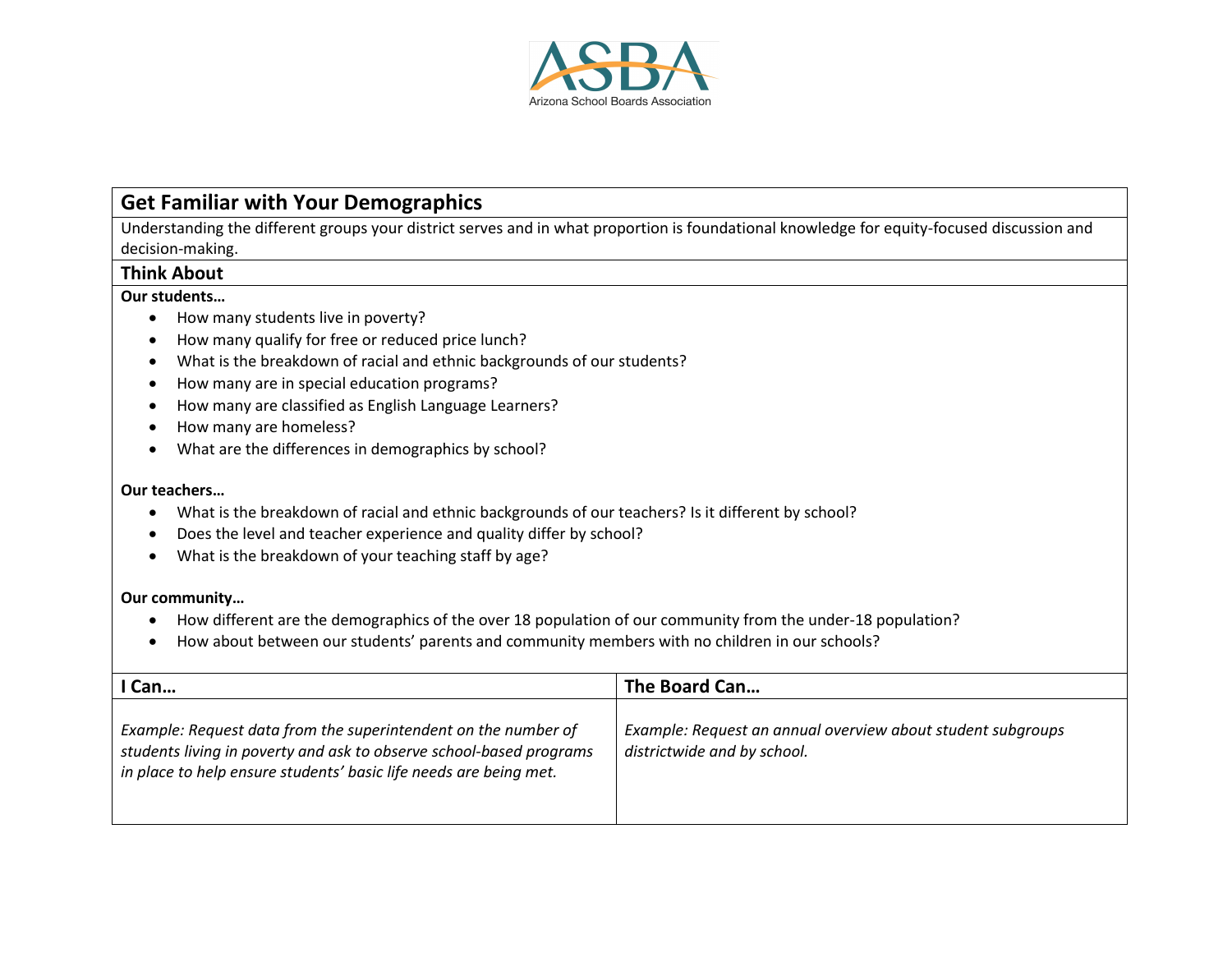

## **Dig into Your Data and Identify Opportunities for Improvement**

Think about the goals you have set for your district's students and how you'll be measuring their success. Look at your current data to see how you're doing by these measures up across the board. Then begin looking at student subgroups to identify focused efforts and additional, targeted supports that will be needed to "move the needle" past your current baseline.

### **Think About**

How are students within various subgroups doing when it comes to proficiency in reading and math?

How about by GPA and SAT and ACT scores?

What about graduation rate?

Are the students taking AP and dual-enrollment classes representative of their school and our district?

How about the students participating in extracurricular activities?

Are certain student subgroups frequently absent or tardy?

What are our district's discipline patterns by subgroups?

Do we have policies that are barriers to students' success?

| <sup>1</sup> Can                                                                                                         | The Board Can                                                                                                                                                                                                              |
|--------------------------------------------------------------------------------------------------------------------------|----------------------------------------------------------------------------------------------------------------------------------------------------------------------------------------------------------------------------|
| Example: Learn more about how our discipline policies are applied<br>and research alternatives like restorative justice. | Example: Have a study session to review trends by student subgroups,<br>such as special education, ELL and/or race/ethnicity, in levels and<br>frequency of discipline and the potential impact on student<br>achievement. |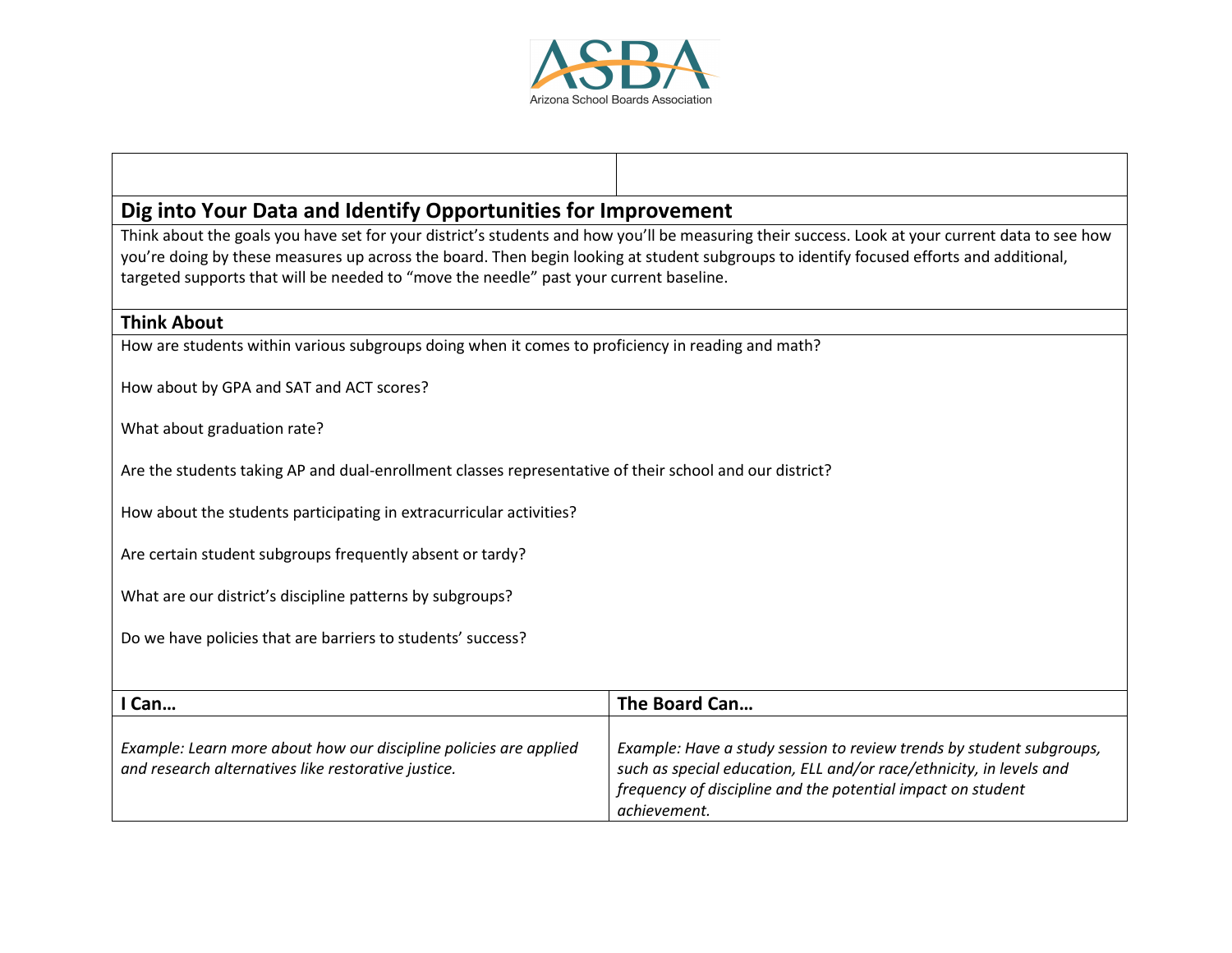

# **Practice Cultural Awareness, Agility & Competence**

Systems are most effective when they respond respectfully and effectively to people of all cultures, languages, classes, races, ethnic backgrounds, religions and other diversity factors in a manner that recognizes, affirms and values the worth of individuals, families and communities, and protects and preserves the dignity of each. Public schools and districts are no exception.

### **Think About**

Are our school environments welcoming to and respectful of students and families from all the populations we serve, including LGBTQ students?

Are our curriculum materials culturally relevant to our students?

Does our teaching staff reflect the cultures and backgrounds of the students and families we serve?

Is professional development about the cultures and backgrounds of students we serve a priority for teaching and non-teaching staff?

Are district-level community committees reflective of the diversity of our community?

Is our school board reflective of the diversity of our community?

| Can                                                                 | The Board Can                                                      |
|---------------------------------------------------------------------|--------------------------------------------------------------------|
| Example: Encourage and invite diverse members of the community to   | Example: Ensure culture relevancy in included in any discussion of |
| participate in district-level committees and attend board meetings. | curricular materials, including their adoption.                    |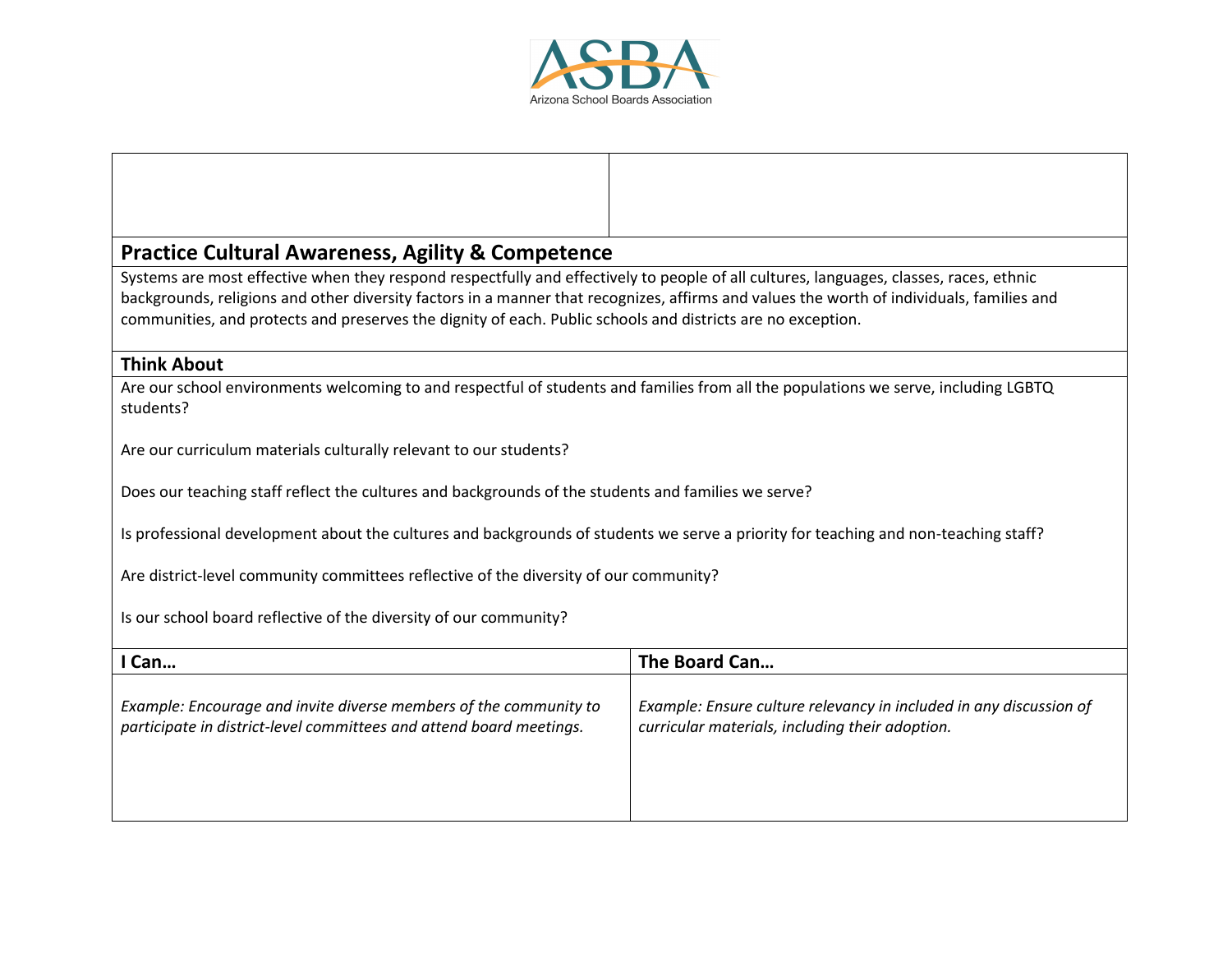

⊤

٦

Г

| <b>Make Sure the Student Voice Is Heard</b>                                                                                                                                           |                                                                                                                                       |  |
|---------------------------------------------------------------------------------------------------------------------------------------------------------------------------------------|---------------------------------------------------------------------------------------------------------------------------------------|--|
| Student achievement and engagement increase when students have more ownership of their school community and their own                                                                 |                                                                                                                                       |  |
| learning. Tapping their expertise and knowledge can bring relevance and authenticity to the board's and district's change and                                                         |                                                                                                                                       |  |
| improvement efforts. Students benefit from opportunities to practice problem solving, leadership and creative thinking as part of a<br>decision-making school and district community. |                                                                                                                                       |  |
| <b>Think About</b>                                                                                                                                                                    |                                                                                                                                       |  |
| Are students partners in establishing school norms and practices?                                                                                                                     |                                                                                                                                       |  |
| Are students comfortable sharing their opinions in multigenerational environments?                                                                                                    |                                                                                                                                       |  |
| Do students from all subgroups have leadership opportunities?                                                                                                                         |                                                                                                                                       |  |
| Is a diversity of student opinion not just tolerated, but sought out?                                                                                                                 |                                                                                                                                       |  |
| Do students have opportunities for their differences in culture and viewpoint to be cherished and appreciated, rather judged and feared?                                              |                                                                                                                                       |  |
| Have we asked our students how we can serve them better?                                                                                                                              |                                                                                                                                       |  |
|                                                                                                                                                                                       |                                                                                                                                       |  |
| I Can                                                                                                                                                                                 | The Board Can                                                                                                                         |  |
| Example: Visit schools and attend student events, asking them about<br>their experience and how it can be improved.                                                                   | Example: Set an expectation that a diversity of students is included in<br>decision-making on substantive school and district issues. |  |
|                                                                                                                                                                                       |                                                                                                                                       |  |